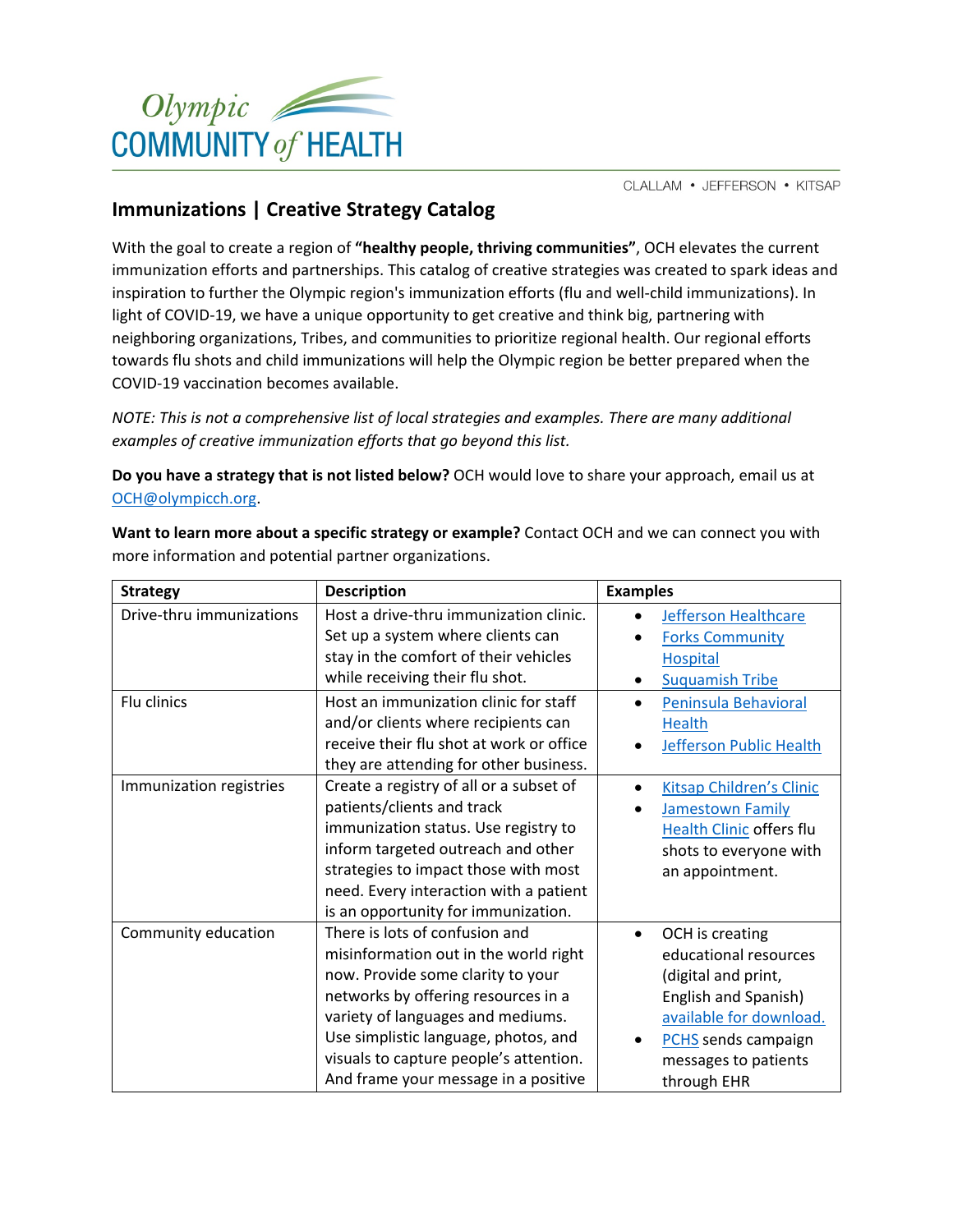

|                                                       |                                                                                                                                                                                                                                                                                                                                                   | CLALLAM • JEFFERSON • KITSAP                                                                                                                                                                                                  |
|-------------------------------------------------------|---------------------------------------------------------------------------------------------------------------------------------------------------------------------------------------------------------------------------------------------------------------------------------------------------------------------------------------------------|-------------------------------------------------------------------------------------------------------------------------------------------------------------------------------------------------------------------------------|
|                                                       | manner such as "immunizations are a<br>form of kindness".                                                                                                                                                                                                                                                                                         | Jefferson Public Health-<br>using immunization<br>toolkits on social media                                                                                                                                                    |
| Incentives                                            | Partner with local businesses to<br>provide coupons and special offers as<br>an incentive to get immunized.                                                                                                                                                                                                                                       | <b>Safeway Pharmacy</b><br>offers 10% off next<br>grocery purchase when<br>you get your flu shot                                                                                                                              |
| Have flu shots available at<br>COVID-19 testing sites | People love convenience! This<br>strategy allows individuals who get<br>tested for COVID-19 to conveniently<br>get their flu shot at the same<br>location. Two-birds, one stone.                                                                                                                                                                  | <b>Kitsap Public Health</b><br>$\bullet$<br>District is considering<br>this approach                                                                                                                                          |
| Direct mailings                                       | Send postcard reminders to your<br>network. Include information about<br>when/where immunizations are<br>available and why it's important to<br>get immunized this year. Use<br>simplistic language, photos, and<br>visuals.                                                                                                                      | OCH has a postcard<br>$\bullet$<br>template for public use.<br>Download here and add<br>your logo!                                                                                                                            |
| Partner with community-<br>based organizations        | Meet people where they are at by<br>creatively partnering with local<br>organizations that interact directly<br>with the community:<br>foodbanks, libraries, gyms,<br>community centers, clubs (Rotary,<br>Elks, Lions, etc), faith-based<br>organizations, child-care facilities,<br>shelters, co-working environments,<br>farmers markets, etc. | <b>YMCA of Pierce and</b><br><b>Kitsap Counties is</b><br>positioned to support<br>location and education<br>access tied into the<br>strategies from this<br>group. YMCA is<br>available to help with<br>school aged outreach |
| Partner with pharmacies                               | Tap into the resources of local<br>pharmacies. Many community<br>members rely on pharmacies to get<br>their flu shot.                                                                                                                                                                                                                             | <b>Forks Community</b><br><b>Hospital and Chinook</b><br><b>Pharmacy &amp; Variety</b>                                                                                                                                        |
| Provide transportation                                | Consider a partnership with local<br>transit systems or offer an option for<br>community members to request<br>transportation support.                                                                                                                                                                                                            |                                                                                                                                                                                                                               |
| Utilize community<br>paramedics and EMTs              | Currently community paramedics visit<br>some homebound to provide<br>immunizations as requested. Talk to<br>your local community paramedic<br>about possible opportunities for<br>partnership.                                                                                                                                                    | Local Paramedicine Programs:<br><b>Port Angeles</b><br>Community<br><b>Paramedicine Program</b><br><b>Bremerton Ambulatory</b><br>Team                                                                                        |